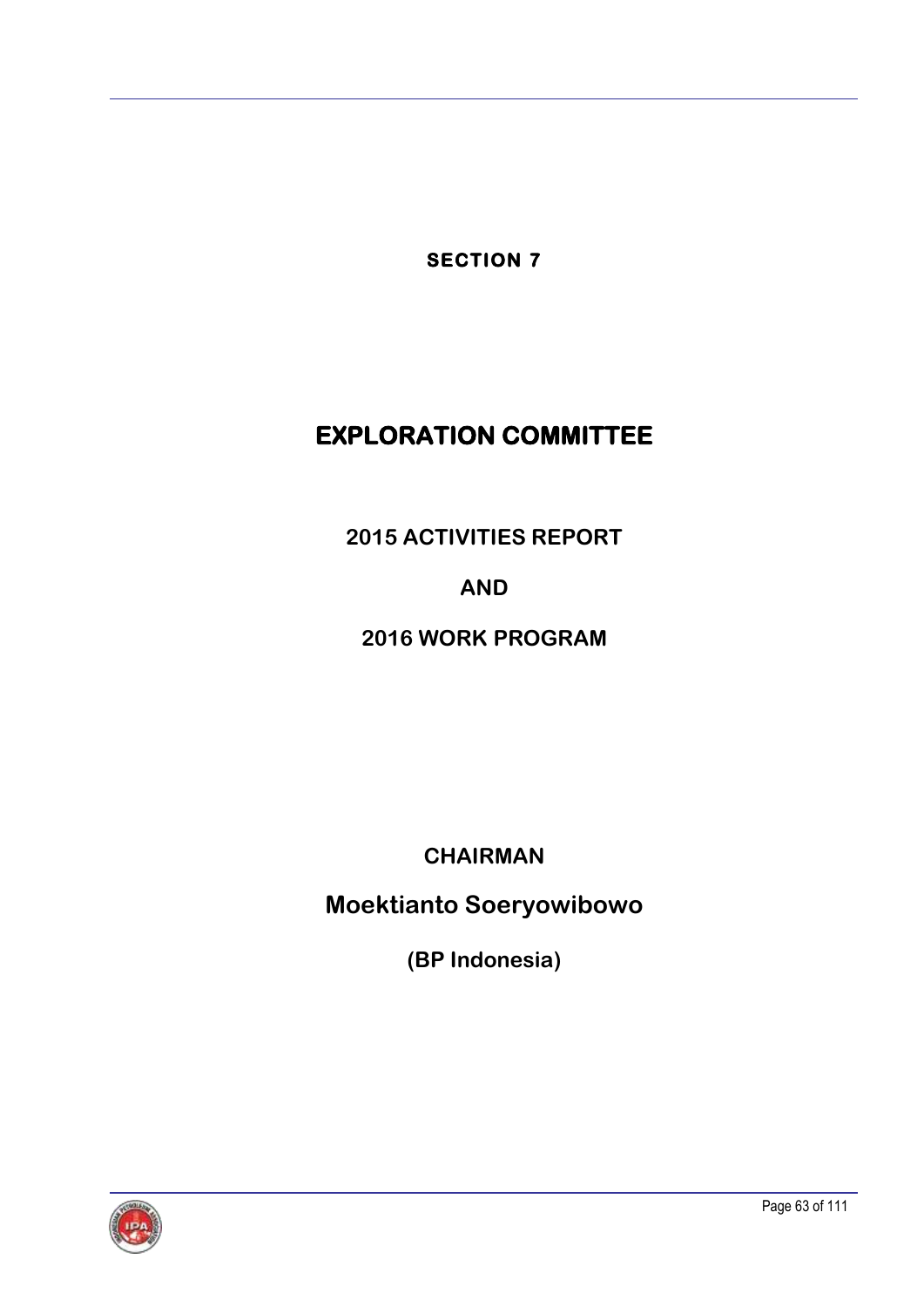## **EXPLORATION COMMITTEE**

### **Report of 2015 Activities and Propose Objectives for 2016**

#### **Report of 2015 Activities**

The Exploration Committee has been established and monthly meetings are held on the third Tuesday of each month. The list of company representatives is as follows:

| <b>POSITION</b> | <b>NO</b> | <b>NAME</b>             | <b>COMPANY</b>                 |
|-----------------|-----------|-------------------------|--------------------------------|
| Chairman        | 1         | Moektianto Soeryowibowo | <b>BP</b> Indonesia            |
| Vice Chairman   | 2         | Christian Zwach         | Statoil                        |
|                 | 3         | Sonny T. Sampurno       | Mitra Energy                   |
|                 | 4         | Marco Barassi           | Eni Indonesia                  |
|                 | 5         | Walter Ziza             | AWE                            |
|                 | 6         | <b>Hendry Manur</b>     | <b>Star Energy</b>             |
|                 | 7         | Henry Banjarnahor       | <b>INPEX</b>                   |
|                 | 8         | Noor Syarifuddin        | <b>Total E&amp;P Indonesie</b> |
|                 | 9         | <b>Chris Newton</b>     | Risco Energy                   |
|                 | 10        | Dave Taber              | Chevron                        |
|                 | 11        | Chandra Suria           | Medco                          |
|                 | 12        | Gadjah Eko Pireno       | KrisEnergy                     |
|                 | 13        | Mark Boyd               | <b>ConocoPhillips</b>          |
|                 | 14        | <b>Bill Ashby</b>       | Santos                         |

Activities for this year primarily focus on developing proposal to the Government of Indonesia to improve exploration activities in the country. In order to do this, the Exploration Committee has been active to share its opinion through participation in meetings, seminars and workshops.

During such participations the Exploration Committee suggested to the Government of Indonesia to address two issues:

- 1. Regulatory framework: to remove the existing difficulties in executing exploration project.
- 2. Fiscal: to improve fiscal terms in order to attract future exploration investment

A fiscal study with HIS is conducted to support the proposal. The aim of the study is to come up with quantitative analysis of the existing fiscal terms under the Production Sharing Contract, to identify which element of the fiscal that could provide big impact in the economics of exploration project which in turn would attract exploration investment and generate new discoveries for the country. An intensive interaction between IHS and IPA (represented by Exploration Committee and Finance and Tax Committee) has produced detailed quantitative analysis. The result of the study is in the progress to be shared to Komite Eksplorasi Nasional, Directorate General Oil and Gas, SKK Migas as well as the Ministry of Energy and Mineral Resources.

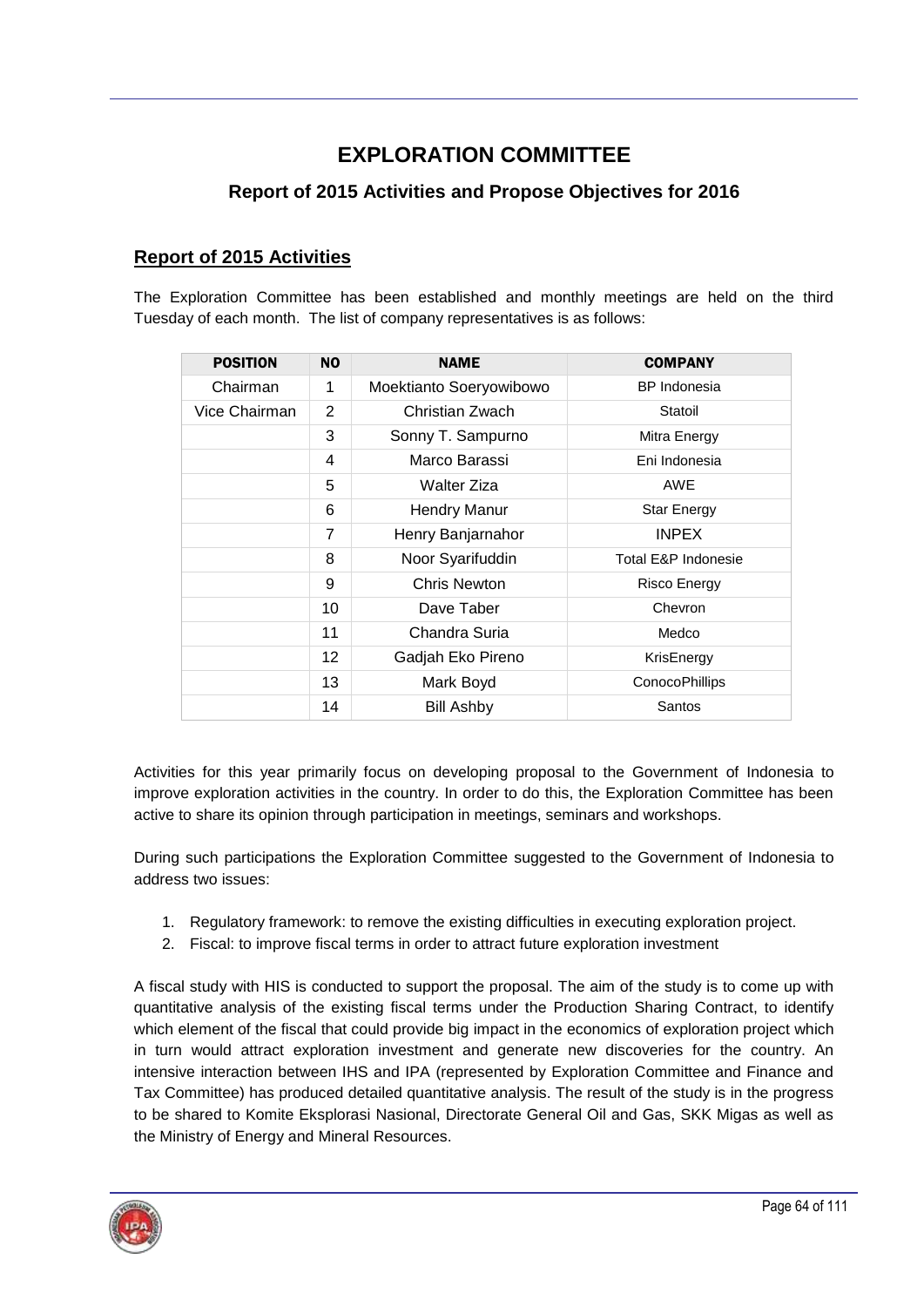Together with the Finance and Tax Committee, we continue to voice the important for the Government of Indonesia to seriously address the 2012/2013 Land and Building Tax which being judged in the Tax Court. As the result of previous effort to convince GoI that LBT assessment is not the right thing to do, GoI has issued two regulations (Peraturan Direktur Jenderal Pajak No. 45 tahun 2013 to address LBT on surface and Peraturan Menteri Keuangan No. 267 tahun 2014 to address LBT on subsurface) to fix such mistakes. However, these regulations only applicable point forward and did not resolve the 2012/2013 LBT assessment.

As mandated by IPA Board of Directors, the Exploration Committee actively involved in the Task Force team to review the draft of Oil and Gas Law revision. The Task Force team has followed up with the Ministry of Energy and Mineral Resources to finalize the detail wording from IPA. However, the progress of the revision of the Oil and Gas Law is still uncertain due to political tug of war between the Government and the Parliament.

The Exploration Committee has been providing support and actively provides feedback to the team formed by the President Staff Office. The team primarily consists of staff from Directorate General Oil and Gas and SKK Migas. The Exploration Committee involved in two meetings, i.e. in Hotel Aston, Bogor, and in Hotel Tentrem, Yogyakarta. As part of the Nawacita (President Joko Widodo's aspiration), the President Staff Office is taking responsibility to develop an executable plan to address issues related to energy security. One aspect that has been identified is the poor performance of exploration during the last decade. The team is in charged to develop a proposal to improve the investment climate to attract investment in exploration.

Two of the Exploration Committee, Moektianto Soeryowibowo and Chandra Suria, are appointed as the member of the Komite Eksplorasi Nasional (KEN). KEN is a committee formed by the Minister of Energy and Mineral Resources and is led by Dr. Andang Bachtiar. KEN is charged to develop recommendation which could address issues related to the poor performance of exploration as well as to attract exploration in the future.

#### **Key meetings which involved the Exploration Committee in 2015 are:**

- 1. 22<sup>nd</sup> April 2015, Hotel Aston, Bogor, organized and host by Directorate General Oil and Gas. Agenda: 1) Feedback and discussion on developing strategy to boost exploration oil and gas; 2) Synchronize permits related to oil and gas activities
- 2. 9<sup>th</sup> June 2015, Hotel Aston, Bogor, organized and host by the Team formed by the President Staff Office. Brainstorm issues related to upstream oil and gas activities
- 3. 31<sup>st</sup> August 2015, Hotel Tentrem, Yogyakarta, organized and host by SKK Migas. Follow up of the June meeting in Bogor: Proposal of fiscal policy to support oil and gas exploration.
- 4. 12th November 2015, Hotel Hilton, Bandung, organized by Directorate General Oil and Gas and Jakarta Scout Check. Oil and Gas Investment Forum. Invited as speaker on panel discussion along with Upstream Director of DG Oil and Gas, Chairman Komite Eksplorasi Nasional, Deputy of SKK Migas, Upstream Director of Pertamina.